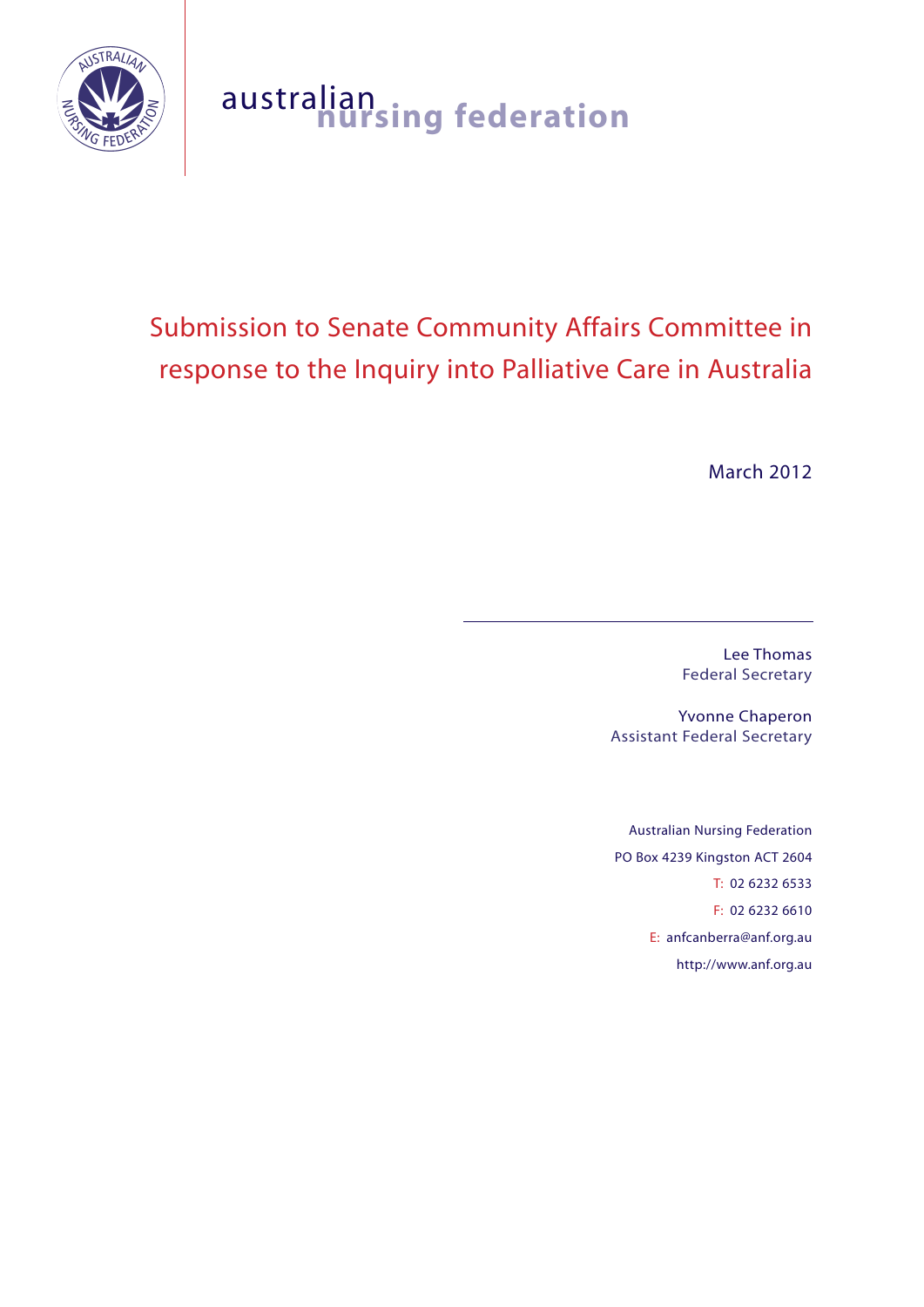#### 1. Introduction

Established in 1924, the Australian Nursing Federation (ANF) is the largest professional and industrial organisation in Australia for nurses, midwives, and assistants in nursing. The core business for the ANF is the professional and industrial representation of our members and the professions of nursing and midwifery. This representation is undertaken through Branches in each State and Territory of Australia, and the Federal Office.

The ANF has a membership of over 214,000 nurses, midwives and assistants in nursing. Our members are employed in a wide range of settings in urban, regional, rural and remote locations, in both the public and private health and aged care sectors.

The ANF participates in the development of policy relating to: nursing and midwifery practice, professionalism, regulation, education, training, workforce, and socio-economic welfare, health and aged care, including reform agendas, community services, veterans' affairs, occupational health and safety, industrial relations, social justice, human rights, immigration and migration, foreign affairs and law reform.

Members of the ANF are involved in care across the life spectrum, and are integrally involved in the care of the person with a chronic and/or terminal illness. Increasingly, and over the past couple of decades in particular, the nursing profession is taking a vital role in the delivery of palliative care – to people of all ages. As front-line health professionals in palliative care services, our members are well placed to observe the advantages of wellresourced services and the effects on individuals and communities where these services are lacking. The ANF therefore welcomes the Senate Community Affairs Committee providing an opportunity to inquire into the current state of play with palliative care in Australia.

The ANF holds to the position that the needs and circumstances of the person undergoing palliative care must be the centrepiece of the treatment and care, not the interests of the providers. This means that extra effort, in terms of financial and material resources, must be instituted to provide services at the point of care which will be most convenient for the individual and their family/carers. This will require innovation, creativity and flexibility in designing services to meet individual needs.

# 2. General Comments

# 2.1 International Council of Nurses views

The International Council of Nurses (ICN) position statement titled: *Nurses' role in providing care to dying patients and their families* views the nurse's role as

*…fundamental to a palliative approach that aims to reduce suffering and improve the quality of life for dying patients and their families through early assessment, identification and management of pain and physical, social, psychological, spiritual and cultural needs.1*

<sup>1</sup> International Council of Nurses. 2006. Position statement: Nurses' role in providing care to dying patients and their families. Available at: http://www.icn.ch/images/stories/documents/publications/position\_statements/A12\_Nurses\_Role\_ Care\_Dying\_Patients.pdf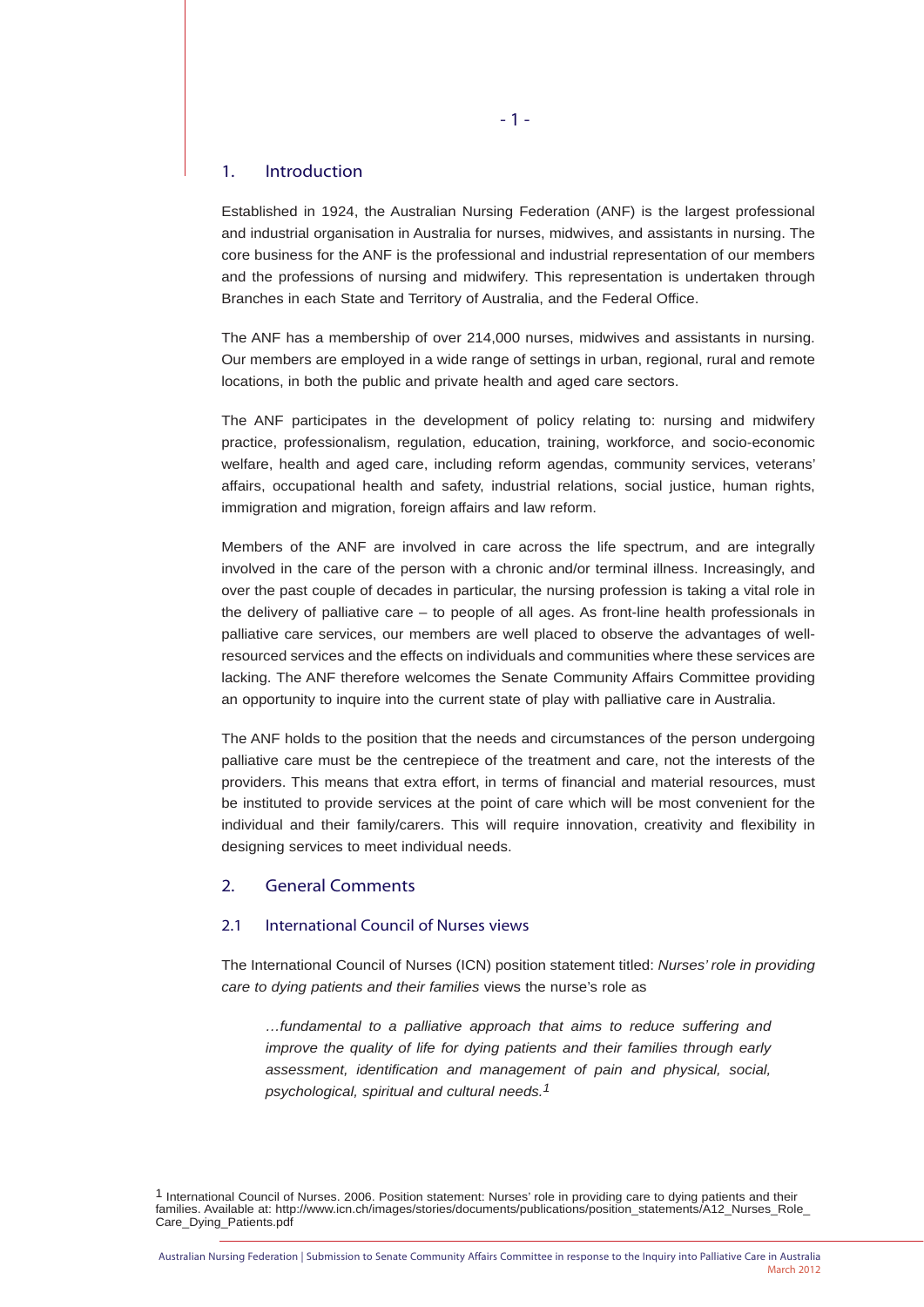#### 2.2 ANF position

Extracts from the ANF policy on n*ursing care of the person with a terminal illness* highlight some basic and important principles underpinning nursing practice in palliative care:

*People with a terminal illness have the right to a choice, both in the care and treatment which is provided to them and in the way in which that care and treatment is provided. Timely and adequate information must be provided to allow such choices to be made.*

*The care and treatment of the person with a terminal illness must be consistent with the person's beliefs and cultural expectations.*

*People with a terminal illness have the right to access specialist palliative care services. These include controlling pain, relieving other symptoms of disease and providing emotional and psychosocial support in preparation for death. Early referral to palliative care services should be available to all persons with a terminal illness.*2

The above points will be revisited under relevant items contained in the *Specific comments* section.

Essentially, the ANF believes that palliative care requires particular knowledge, skills and attitudes. This means that, whether nurses are engaged in specific palliative care roles or in areas where palliative care forms a regular/intermittent part of their professional nursing practice, formal education and continuing professional development opportunities should be provided or facilitated by employers.

# 3. Specific comments

The following commentary is based on the issues posed in the terms of reference for the Senate Community Affairs Committee in its deliberations on palliative care in Australia.

Term of reference a): Factors influencing access to and choice of appropriate palliative care that meets the needs of the population, including:

#### Term of reference a) i) People living in rural and regional areas

*Inclusion of remote areas:* The ANF wishes to correct a major oversight in the terms of reference, and that is, to include people living in 'remote' areas in the list of issues to be discussed and addressed through this Inquiry. Issues faced by people in remote sites, in relation to access to health care services, are often unique when compared to rural or regional locations. On behalf of our nursing and midwifery members the ANF, along with our colleague organisation CRANA*plus* (the association for remote area health professionals), frequently call on bureaucrats to acknowledge that situations are different in remote areas due to diminished or total lack of resources which are normally enjoyed by other sectors of the Australian community.

2 Australian Nursing Federation. 2011. Policy: Nursing care of the person with a terminal illness. Available at: http://www.anf.org.au/html/publications\_policies.html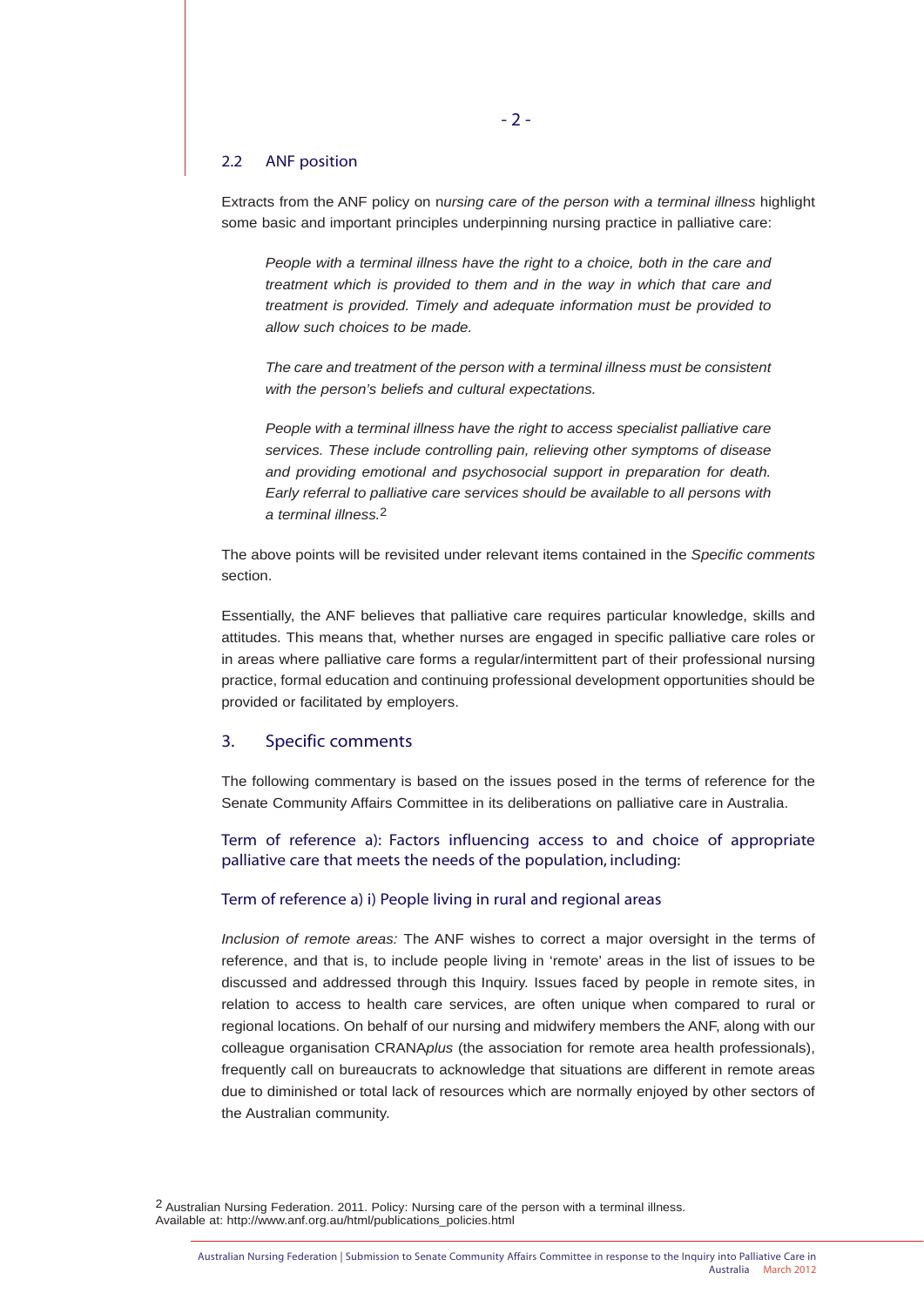*Access and equity:* In the continuum of care from metropolitan, to regional, to rural, and then remote, the further one goes from the urban areas the greater the:

- limitation in access to palliative care services,
- encumbrance of travel time and cost, as well as accommodation in most instances,
- impost on carer to travel with the person requiring palliative care services,
- limits to multidisciplinary team players on the ground,
- dislocation from family/usual carers required in order to access services,
- limits to choice about treatment options including access to hospice care and support in rural and remote localities, and
- anxiety engendered relating to being able to make a choice about the place to die.

When Medicare, Australia's universal health care insurance scheme, was introduced by the Federal Government in 1984, the aim was to ensure all Australians had access to medical and hospital care when they needed it. Medicare is based on principles which include:

*Universality: All people have the same rights and entitlements to good quality health care, and* 

*Access: Access to care based on health needs rather than an individual's ability to pay.*3

Almost 30 years on from the introduction of Medicare, there still appears to be a lack of recognition by policy developers and fund holders of the equity issues involved for people from remote and many rural areas, in terms of travel time and costs (often including accommodation) who are required to travel for treatments on a frequent basis.

*Access and availability of competent palliative care nurses:* there are fewer registered nurses in rural and remote areas and it is extremely difficult for those nurses who are there to take leave from work to attend education on palliative care. There are adequate courses on palliative care but there are inadequate numbers of registered nurses to replace those who might otherwise access these education programs. This is compounded by the cost of such programs. Where financial assistance - for travel, accommodation, living expenses and course costs - is unavailable, many nurses are excluded from further education. Consequently, attendance at education in many geographical areas is erratic and sporadic. Knowledge is therefore more difficult to gain and is dependent on the tenacity of each registered nurse rather than on a concerted effort or plan for education and development by the health care provider.

*Limited access to medical professionals:* many rural communities do not have timely access to a General Practitioner. General Practitioners are not evenly distributed across geographical areas and therefore patients must travel unreasonable distances to access General Practice services. Also, General Practitioners with an interest and specialty in palliative care are rare in rural and remote areas. There is sometimes a disinclination for General Practitioners to participate in the process of teamwork in delivery of quality palliative care, in particular due to lack of understanding of current principles of palliative care; and a focus only on pain management. It is fair to say that General Practitioners in rural areas have issues similar to nurses in accessing education and professional development. Further, General Practitioners are often unavailable on weekends and after hours, leading to unnecessary hospitalisation of patients requiring care which would be deemed by a palliative care team nurse to be uncomplicated palliative care.

3 Doctors Reform Society of Australia. Medicare Fact Sheet 1: What is Medicare. *New Doctor.* Issue No. 75 Winter 2001. Available at: http://www.drs.org.au/new\_doctor/75/fact\_sheet\_1.html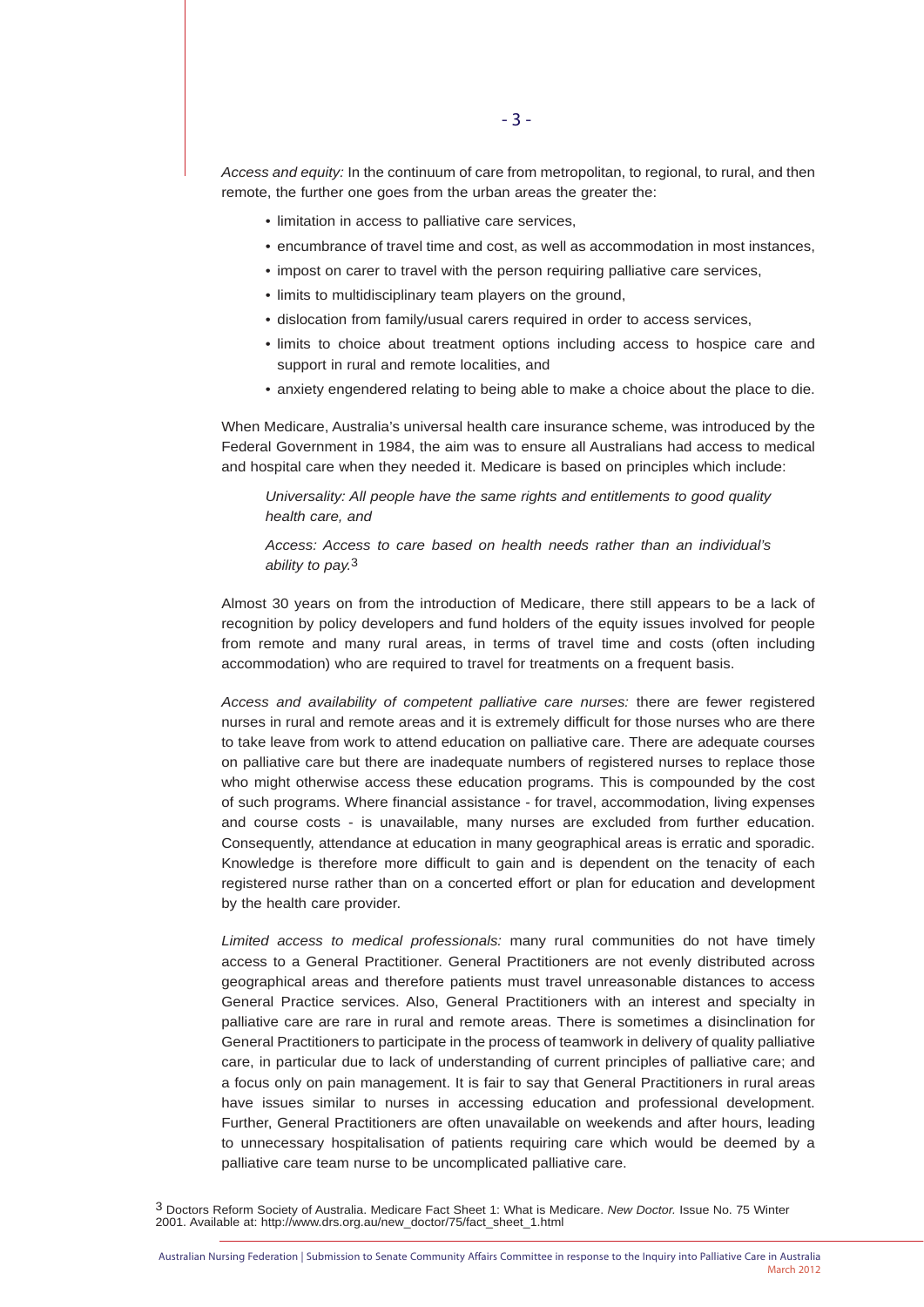Other major considerations for nurses and midwives working in the rural and remote regions of Australia include concerns such as:

- access to acute hospital beds;
- perceptions of the general public of their expectation of palliative care services and their understanding of what such services offer;
- the tyranny of distance in relation to:
	- proximity to quality palliative care services within a locality,
	- need for 24 hour support in rural and remote localities,
	- access and equity in relation to ambulance services,
	- access to area health services and district or visiting nursing services including palliative care,
	- access to counselling and social work services,
	- the need to establish or improve access to specialist pain services and specialist nursing (such as Palliative Care Nurse Practitioner) or medical staff skilled in managing acute pain services associated with palliation;
- fiscal considerations for patients and families in relation to:
	- Centrelink support where there is a need for carers to maintain an income to support the person in palliation,
	- access to funds where a carer is required to be absent from paid work to care for a person being palliated,
	- the current criteria in relation to access level of physical or financial supportcriteria for funding may not always be parallel to level of support required;
- access and equity in relation to eligibility for services based on a person's age, especially in relation to accessing Home And Community Care (HACC) funded services for palliative care patients. Currently people are not eligible if aged under 65 years. Age limits must be removed as age should not be a barrier to the level of support needed for people in a palliative care service;
- limitations to service choice due to locality (may only have one service provider in rural and remote locality);
- the need for designated specialist palliative care beds (that are not specified 'acute') within rural and remote health services for people who can no longer manage their condition in their homes;
- limitations in the introduction of the Nursing and Allied Health Rural Locum Scheme. While the Scheme has gone some way towards enabling nurses and midwives to be released for continuing professional development, this funding does not go far enough in supporting them to meet the costs of undertaking the education (in this instance palliative care education).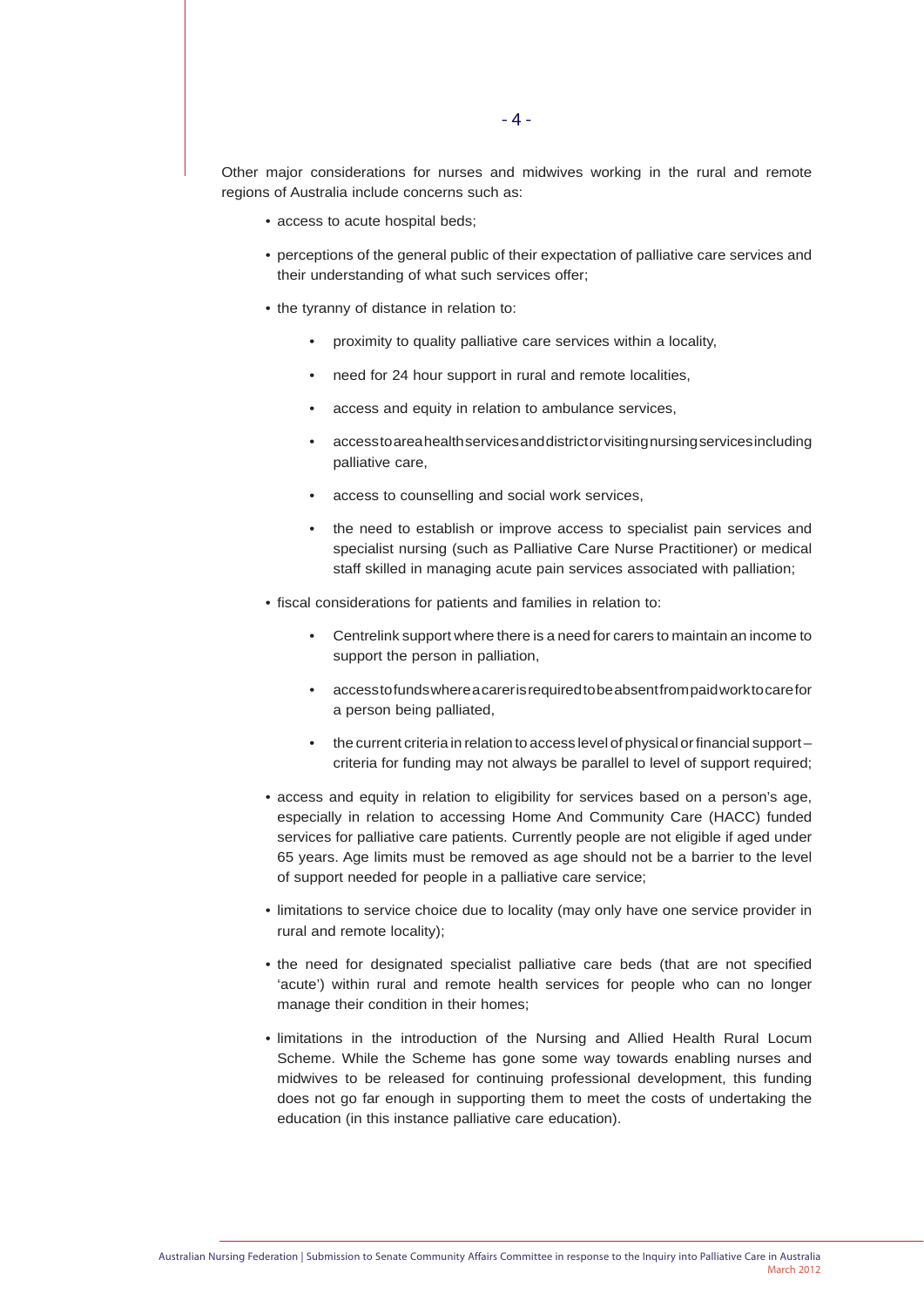*Telehealth facilities:* A recent development for change as part of the Australian Government's reform agenda has been the introduction of the telehealth facility. The ANF considers there is huge potential for the use of telehealth to improve access to specialist and/or support services for people in remote, rural and regional areas requiring palliative care. However, we believe this facility should be extended beyond use of videoconferencing techniques to enable Medicare reimbursement to health professionals for utilising telephone link-up, where this is the only communication facility available in remote sites (or the only reliable service available).

#### Term of reference a) ii): Indigenous people

*General comment:* There are considerable barriers to accessing the full range of integrated care and treatment modalities for Aboriginal and Torres Strait Islander peoples living in remote or rural parts of the country. Some of these include the travel time and accommodation costs previously mentioned, but also lack of transportation; and, most importantly, linguistic, cultural and spiritual issues, when the option is to be dislocated from family and country in order to obtain necessary treatments and care. Research confirms that as the terminal phase of the end of life journey approaches, getting home to country is the highest priority for many Aboriginal Australians $4,5,6$ .

The ANF notes that while the *National Strategic Framework for Aboriginal and Torres Strait Islander Health 2003-2013: Australian Government Implementation Plan 2007-20137* mentions cancer services for communities it does not include palliative care within the strategic framework. This is a major oversight given that, for example, chronic conditions such as renal disease (disproportionately high amongst Indigenous Australians) are now falling within the palliative care domain for remote area nurses. The argument for inclusion of palliative care in the national plan relates not to specific clinical presentation (such as renal disease), however, but rather to the fact that it is the overall clinical picture which determines palliation.

The particular needs of Aboriginal and Torres Strait Islander peoples may require innovative models of treatment and care or recognisable adaptations of more generic or universal models used in palliative care.

*Specific comment:* Aboriginal and Torres Strait Islander peoples do not have their cultural, spiritual or community needs respected and met at any point within mainstream health care, and palliative care is no exception. Given that Aboriginal and Torres Strait Islander peoples are not a homogenous culture, that great differences exist within and between groups, it is imperative that palliative care is controlled by each community and within each community.

Our colleague organisation, the Congress of Aboriginal and Torres Strait Islander Nurses (CATSIN) advises that when engaging with Aboriginal and Torres Strait Islander peoples the best advice is to ask – to acknowledge the expertise of the elders of each community and involve them as teachers, guides and experts. Palliative care is not only about pain management and symptom control.

<sup>4</sup> Nadimi, F and Currow, D, C. 2011. As death approaches: a retrospective survey of the care of adults dying in Alice Springs Hospital. *Australian Journal of Rural Health*. 19(1) pp. 4-8.

<sup>5</sup> Mitchell, G,K. 2011. Palliative Care in Australia, *Ochsner Journal.* 11(4) pp. 334-337.

<sup>6</sup> South Australian Government Department of Health. 2005. *Providing culturally respectful palliative care to Aboriginal people in South Australia.* Adelaide. Retrieved from: http://www.pallcare.asn.au/pdf/companion\_guide.pdf

<sup>7</sup> Commonwealth of Australia. 2007. National Strategic Framework for Aboriginal and Torres Strait Islander Health<br>2003-2013: Australian Government Implementation Plan 2007-2013. Available at: http://www.health.gov.au/intern main/publishing.nsf/Content/6CA5DC4BF04D8F6ACA25735300807403/\$File/nsfatsihimp2.pdf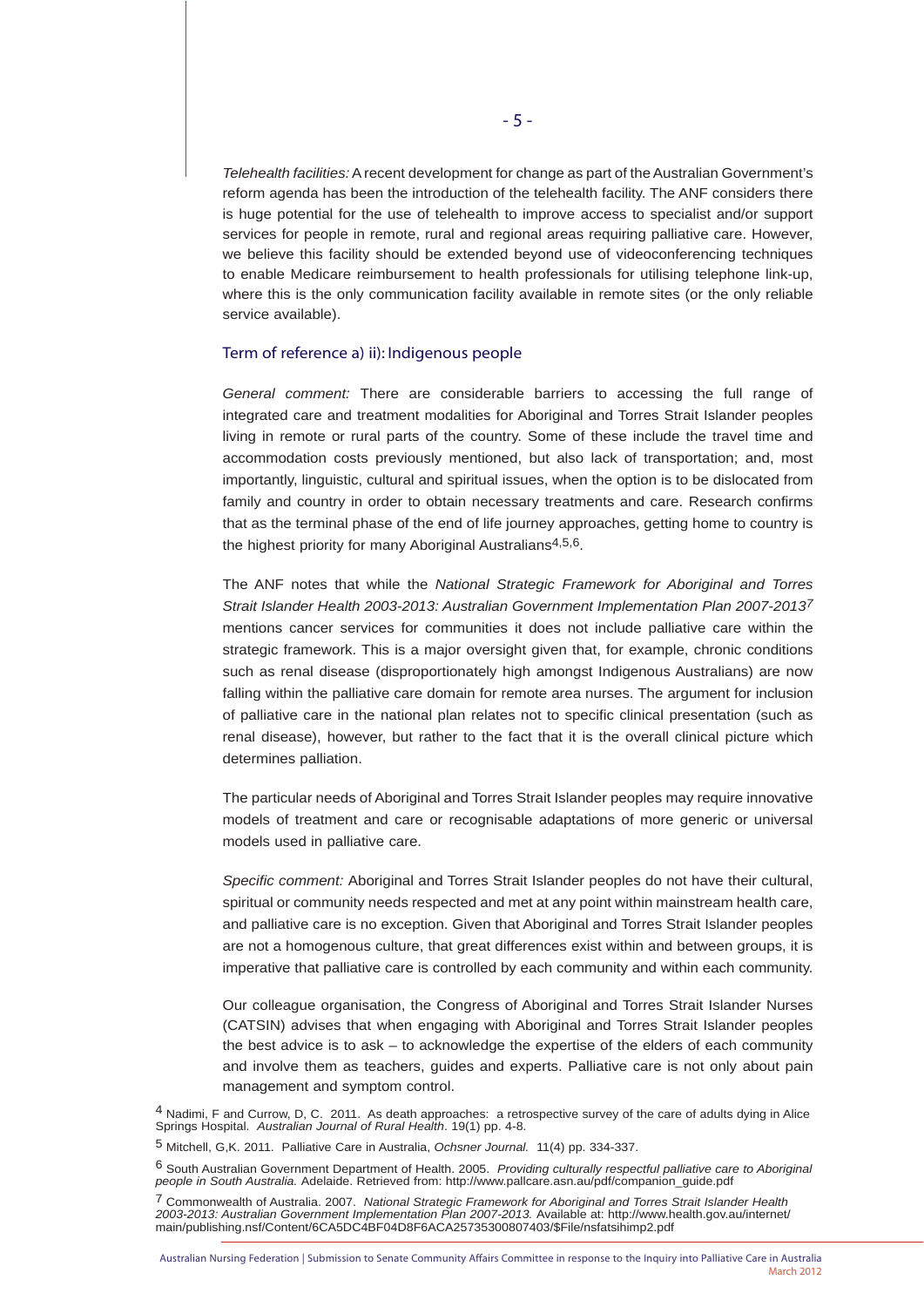Health care professionals from all disciplines involved in palliative and end of life care must learn to be respectful, mindful and dedicated to providing care within the cultural and spiritual beliefs of the individuals they care for. Such health professionals do not need to know the culture and spiritual beliefs and knowledge – they need to respectfully follow the guidance of those community members who are experts.

Aboriginal and Torres Strait Islander peoples access health services across the spectrum and across the country. There is a false view in mainstream health that Aboriginal and Torres Strait Islander peoples only access Aboriginal and Torres Strait Islander health services – that is, that they do not use mainstream health services. This is not the case. There is also a view, promulgated by the media that Aboriginal and Torres Strait Islander peoples all live in rural and remote parts of this country. This is not true, as most Aboriginal and Torres Strait Islander peoples are in urban and inner rural areas on the Australian eastern seaboard. The effect of such misunderstandings is that a view is formed by health professionals, collectively if not individually, that they never need to understand the particular cultural and spiritual implications for care in their communities because they do not work solely in Aboriginal and Torres Strait Islander health. This is a short-sighted and exclusive view, resulting in appalling ignorance and with equally appalling and insensitive care delivery.

Aboriginal Health Workers are asked to do more and more, to drive, develop and implement care within remote Aboriginal and Torres Strait Islander communities, with inadequate accessible support and assistance from all the professionals generally involved in a multidisciplinary team approach to palliative care - doctors, nurses, psychologists, social workers, physiotherapists and clergy.

#### Term of reference a) iii): People from culturally and linguistically diverse backgrounds

There is a need for culturally sensitive, acceptable and specific models of palliative care and treatment to be developed and implemented. Community involvement models should be explored based on examples seen with people from ethnic backgrounds where whole of family and community involvement in illness is more demonstrable than usually seen in mainstream western society.

Flexibility in models of palliation and end-of-life care must be supported to accommodate the care preferences of people from culturally and linguistically diverse backgrounds. Initiatives are required to be adopted that build cultural awareness and cultural competence of the health care workforce. Palliative care resources need to include models that support cultural liaison. This includes a commitment to building community capacity in relation to palliative care and end-of-life care through the provision of health information in a range of community languages. These should include information that specifically addresses concerns communities have about particular health issues, such as privacy and confidentiality8,9,10.

This cohort of people also require access to interpreter services where English may not be a person's first language.

9 Federation of Ethnic Communities' Council of Australia. 2007. Improving health and well-being outcomes for Australians from culturally and linguistically diverse backgrounds. *Health policy statement: FECCA.* Canberra. 10 National Health and Medical Research Council. 2005. *Cultural competency in health: a guide for policy, partnership and participation.* Australian Government. Canberra.

<sup>8</sup> Lickiss, J. 2003. Approaching death in multicultural Australia. *Medical Journal of Australia.* Vol 170 (6) pp. S14-16.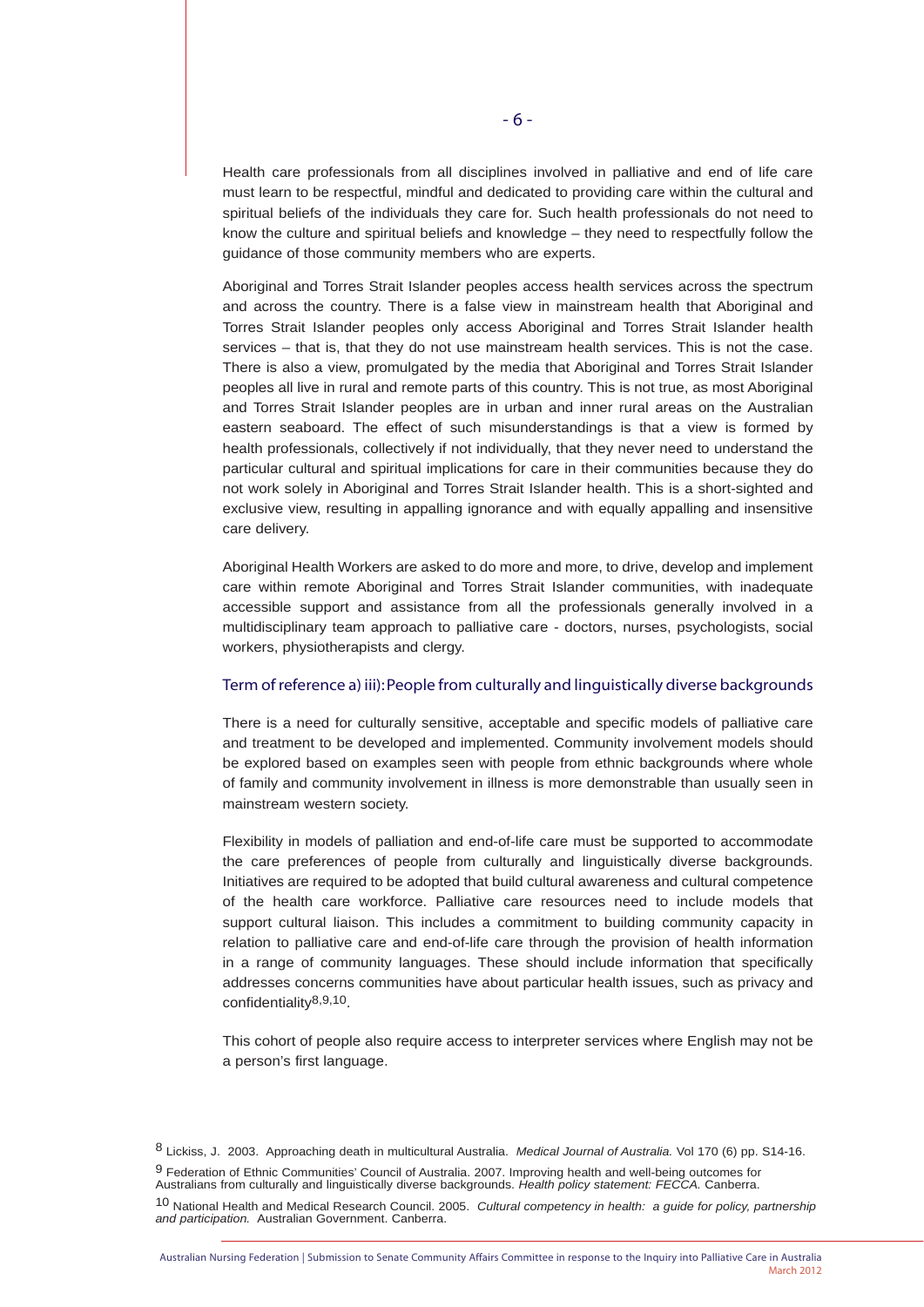#### Term of reference a) iv): People with disabilities

People with a disability have a long-term physical, mental, intellectual or sensory impairment. Australian research shows that 1:5 people have a disability ranging from mild to severe. An increase in the life expectancy for people with an intellectual disability has resulted in many living into an old age with diseases such as cancer and dementia. Many people with an intellectual disability live at home with their elderly parents who may have a serious illness.

The support of people with disabilities is important throughout their life. End of life care for people with disabilities needs to encapsulate all the principles of good palliative care. Special focus on physical comfort, symptom control, pain assessment, cultural, psychological, social, spiritual needs and appropriate care management, are essential to quality care. Grief and bereavement support to family, friends and carers should reflect their level of commitment throughout the disabled person's life.

For people with an intellectual disability, palliative care professionals<sup>11,12</sup> identified the following five priority issues in providing care to people with an intellectual disability:

- patient not able to fully understand their illness
- communication with the patient
- difficulties in assessment of pain
- difficulties in assessing other symptoms
- length of time it took to gain the patient's trust.

For carers who work with people with disabilities, studies such as that by Ng & Li (2003)<sup>13</sup> showed there was a lack of knowledge, particularly in psychosocial aspects (for example, effective communication with the dying person and bereavement support) and skills in palliative care principles and management.

The ANF considers that people with a disability are under-serviced in relation to palliative care and this shortfall needs to be addressed. The person with a disability and terminal illness needs resourced, seamless, person-centred care. They must have a choice about where to receive their care. If the person with a disability chooses to be in their own home environment then they may be cared for by their carer/s (family/friends), palliative care nurses and other members of the multidisciplinary team of experts.

Communication programs are required to inform the person with a disability and their carer/s of availability of palliative care community packages. These could be targeted to the final days, stabilisation, caregiver respite, complex community care, or, a specific package to meet the needs of a disabled Aboriginal or Torres Strait Islander person. If the person with a disability is in a residential or group home, they should ideally be able to remain in their "home" maintaining their lifestyle and contact with familiar people in their life, whilst receiving quality palliative care.

<sup>11</sup> Tuffrey-Wijne, I. 2003. The palliative care needs of people with intellectual disabilities: a literature review. *Palliative medicine.* 17. pp. 55-62.

<sup>12</sup> Tuffrey-Wijne, I et al. 2008. Palliative care provision for people with intellectual disabilities: a questionnaire survey of specialist palliative care professionals. *Palliative Medicine.* 22. pp. 281-290.

<sup>13</sup> Ng, J and Li, S. 2003. A survey exploring the educational needs of care practitioners in learning disability settings in relation to death, dying and people with learning disabilities. European Journal of Cancer Care. 12. pp.12-19.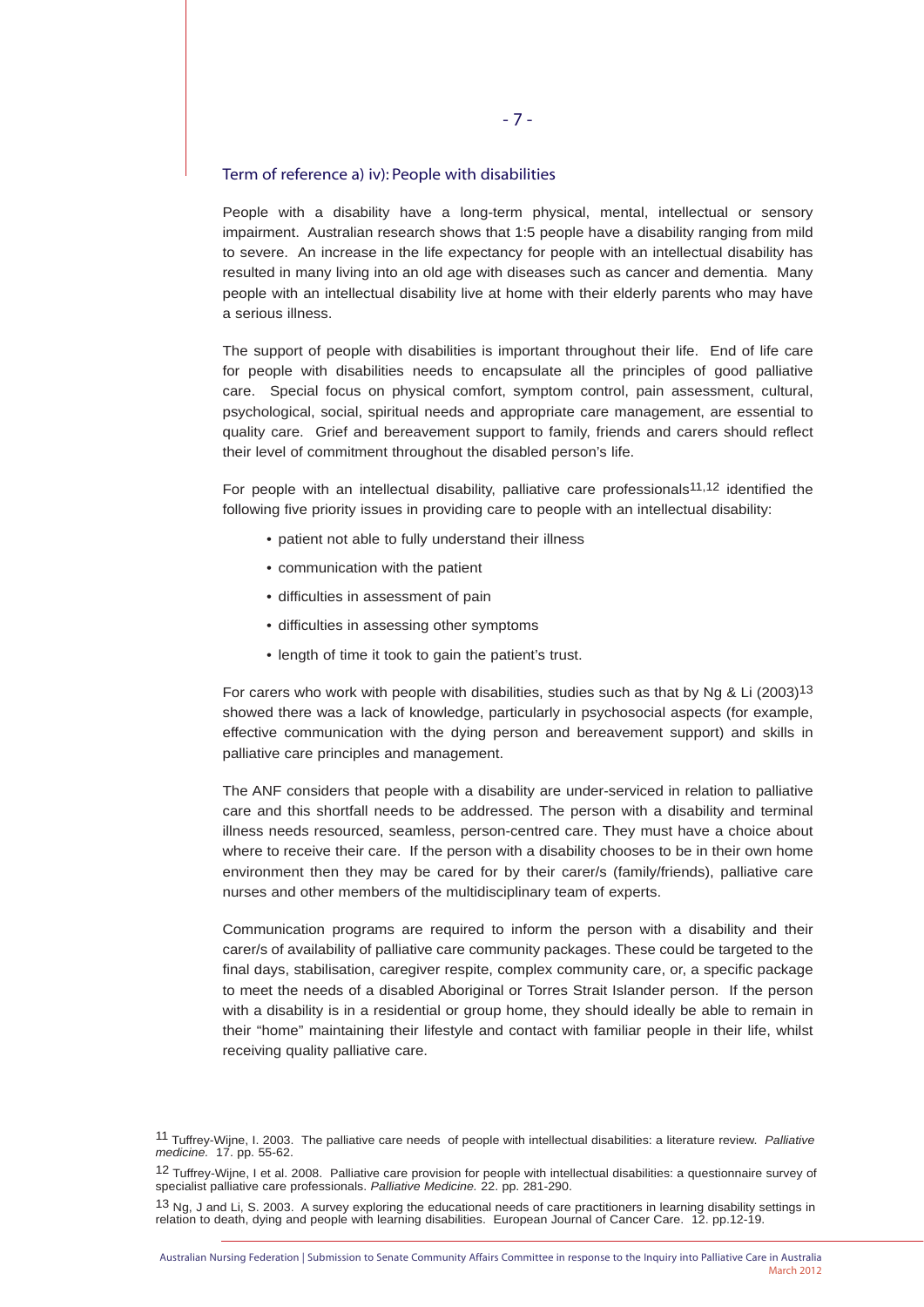In essence, services are required which are sensitive to the specialist needs of people with disabilities. The level of need may vary depending on the individual's unique disability and maintaining functionality within their abilities alongside the need for palliation. Acceptable and specific models of care and treatment must be developed and implemented that meet the requirements of the person's disability.

# Terms of reference a) v): Children and adolescents

In relation to children and adolescents the ANF policy on *nursing care of the person with a terminal illness* states that:

*Children and young people with a terminal illness should be informed and consulted and their wishes considered in any decisions made regarding their care and treatment. These decisions should be regularly reviewed together with the child or young person with the terminal illness and their selected family members.*14

The availability of a parent or significant other to support the provision of care and to support the child or adolescent requiring palliative care services is paramount. Parents and families should be supported to keep children and adolescents at home for palliative and end of life care wherever possible. Being in their own environment with their family, friends and pets nearby, reduces the stresses associated with palliation and facilitates dying with dignity. Links between nursing and medical services must be optimised, to foster trust, support and respect for the person, family and the health professionals involved in the provision of such care<sup>15,16,17,18</sup>.

It is the view of the ANF that paediatric and adolescent palliative care services should strengthen their links with regional, rural and remote communities to support children/ adolescents to remain in their local community. Where it is not possible for children and younger adolescents to remain at home, a dedicated paediatric hospice should be available in all states and territories. We consider that it is not appropriate for children/adolescents to be cared for in an adult hospice environment.

# Term of reference b): Funding arrangements for palliative care provision, including the manner in which sub-acute funding is provided and spent

The following comments relate to the funding arrangements for palliative care provision in residential aged care:

Dementia is a terminal illness with a death rate of 100%. All dementia care is palliative care and is delivered from within the constraints of general funding under the Aged Care Funding Instrument (ACFI). It is only at the end of life, in those final few days when death is imminent, and when stated in writing by a visiting general practitioner, that palliative care can be claimed for and funded under ACFI arrangements.

Specialist equipment for palliative care is not generally funded in residential aged care facilities (RACFs). Occasionally, individual facilities are able to access limited grants for equipment.

18 Nayak, M and Salins, N. 2011. Providing palliative care for a dying teen at home: perspectives and challenges. *Indian Journal of Palliative Care.* Sep;17(3). pp.248-50.

<sup>14</sup> Australian Nursing Federation. Policy statement: *Nursing care of the person with a terminal illness.* Available at: http://www.anf.org.au/html/publications\_policies.html

<sup>15</sup> South Australian Government Department of Health. 2009. *Palliative Care Services Plan 2009-2016, SA Health and Ageing.* May 2009. pp. 9-17.

<sup>16</sup> Association of Children's Palliative Care. 2007. *Children's and adult's palliative care: Similarities and differences.* Bristol. Retrieved from: http:// www.act.org.uk/content/view/78/127/

<sup>17</sup> Kumar, S.P. 2011. Reporting of paediatric palliative care: a systematic review and quantitative analysis of research publications in palliative care journals. *Indian Journal of Palliative Care*. Sep;17(3). pp.202-9.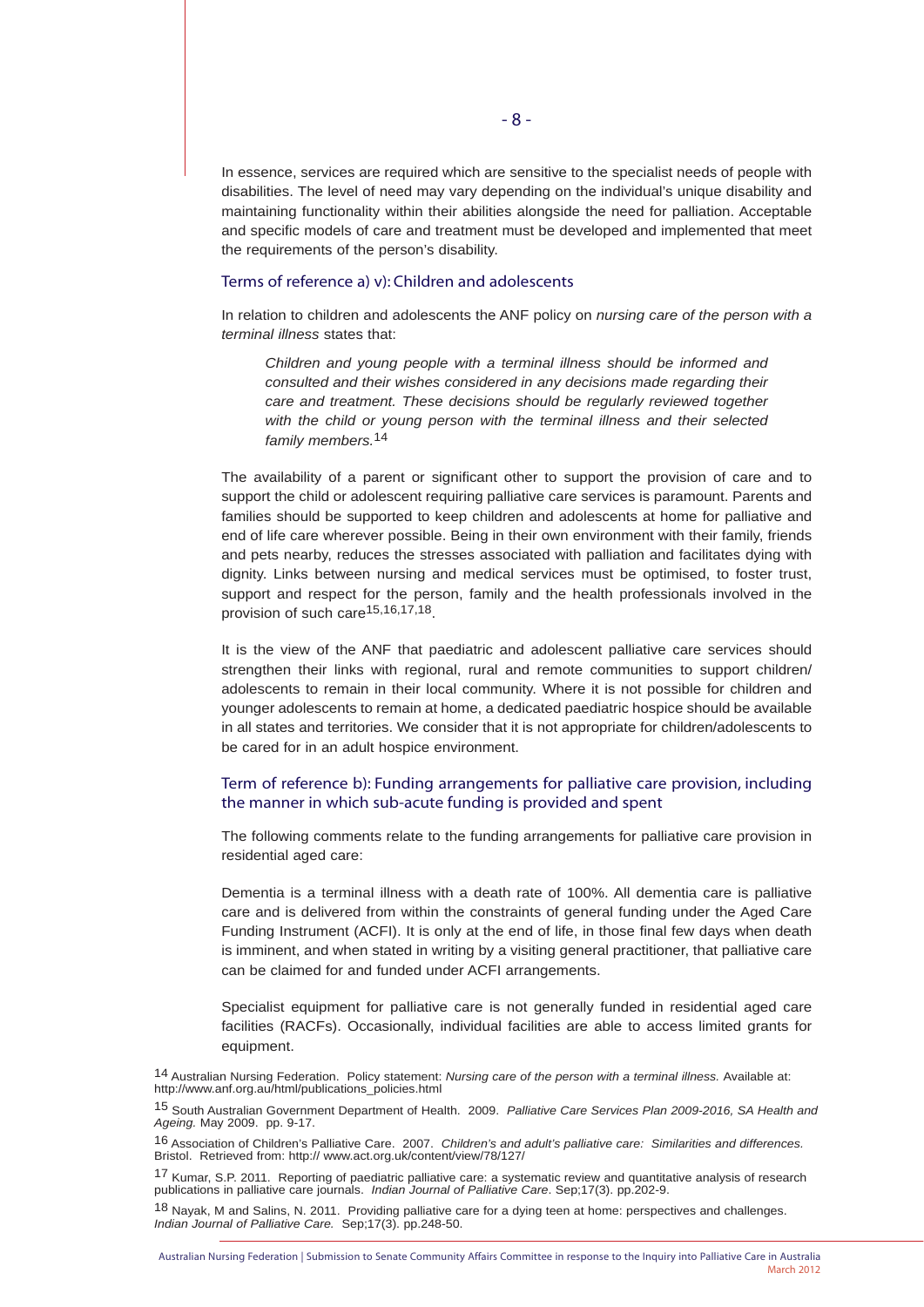While access to state-funded community based palliative care services is available to RACFs, due to restraints on funding of those services, access by these facilities is generally for end of life only. At end of life, registered nurses in RACFs are quite capable of delivering quality care but may require external palliative cares services purely to access appropriate equipment. Where jurisdictional-funded palliative care services are involved, an ACFI claim may be made – however, if the RACFs registered nursing staff manage the palliative care of the residents, such that the jurisdictional-funded service is not required, ACFI funding is not accessible.

In short, those RACFs providing quality palliative care using the expertise, competence, skills, knowledge and talent available within their own nursing staff, then have no access to ACFI funding for palliative care.

Nurses working in aged care, particularly residential aged care, generally have sound, practical, current knowledge. Reduction in numbers of registered nurses over past years means that they are now a scarce clinical resource in an increasing number of RACFs. Consequently, planning and implementing quality palliative care (that accommodates the needs and wishes of the dying person and their family/friends) becomes increasingly very difficult. Moreover, this is compounded by time constraints on those remaining registered nurses – further restricting their ability to provide quality palliative care at the end of life.

#### Term of reference c): Efficient use of palliative, health and aged care resources

The ANF strongly argues that palliative care remains unfunded by all levels of government. This issue emerges as outstandingly evident within RACFs due to the lack of provision for palliative care as a specific line item under the ACFI funding arrangement. The consequence of poor funding of palliative care services in RACFs under ACFI, (as outlined in (b) above), means that many residents of these facilities require hospitalisation for management of acute episodes in their palliation. Care and support of dying residents, their families and friends, and, of the living residents who witness death on a regular basis, forms a large proportion of the work of registered nurses in RACFs. Adequate funding for palliative care nurses, equipment, and ongoing education opportunities for nursing staff, in RACFs, is therefore imperative to make the most efficient use of palliative, health and aged care resources.

# Term of reference d): Effectiveness of a range of palliative care arrangements, including hospital care, residential or community care and aged care facilities

As an overarching statement the ANF considers that the effectiveness of palliative care services relies heavily on early referral for optimal outcomes.

As mentioned already, palliative care must be adequately resourced and supported. This will require exploration of service demand now and in the future, and how and where this demand can be best met. This should occur in discussion and collaboration with consumers, their families and health care professionals.

It is the view of the ANF that currently service gaps exist and that there is a need to address the demands of the future.

This will require, for example, ensuring there is a move to models of care that provide palliative care in existing services (that is, acute and aged care settings). In addition, there must be acknowledgement that specialist palliative care services are better resourced (funding and personnel) and available to enable in-reach response where such models are not possible and/or comprehensive (that is, an integrated model).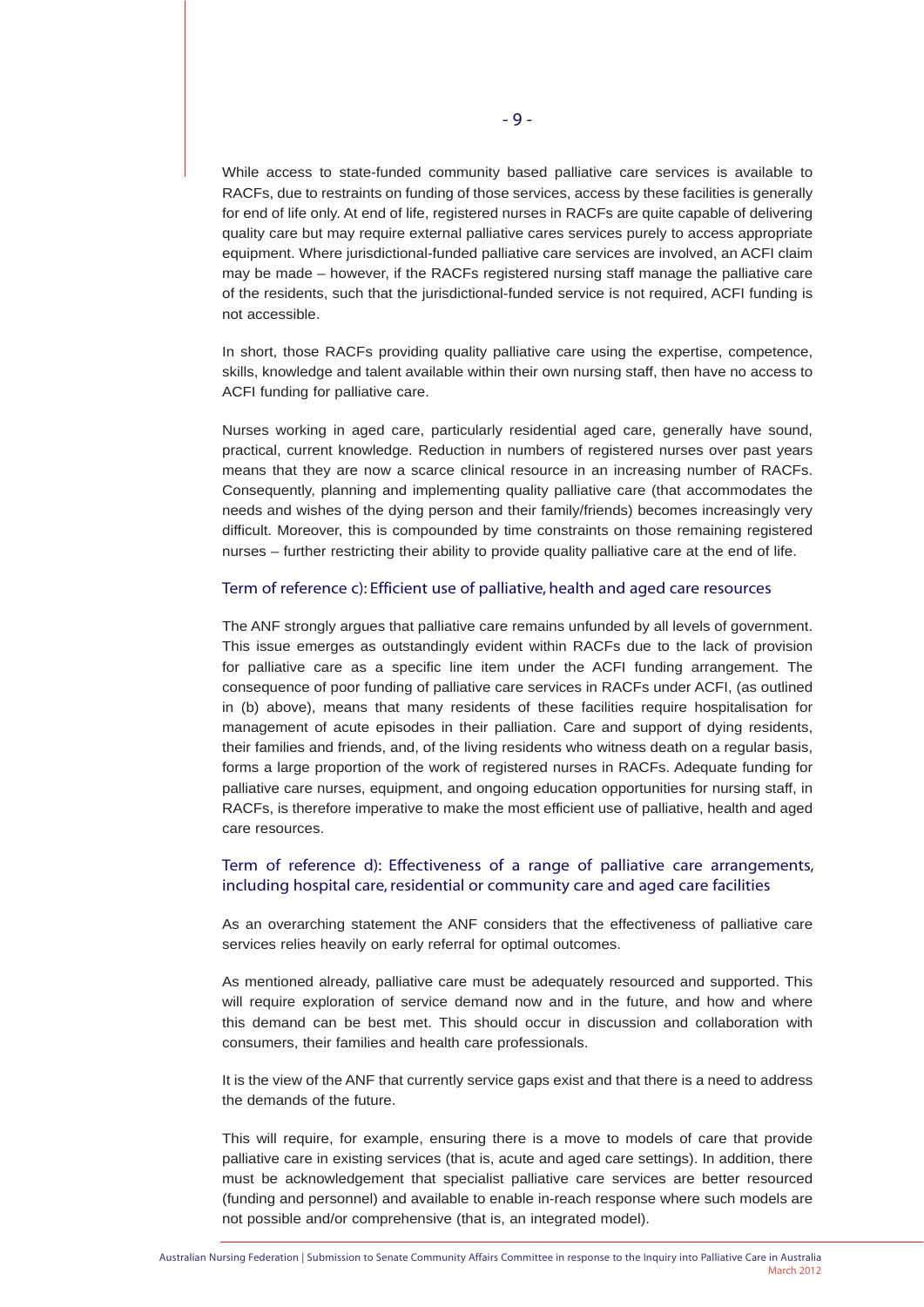The community is entitled to be assured of dignity when accessing palliative care services when required, and in such services being available in the best location that meets their needs. This means moving to ensure care can be provided in acute settings, in the community - both in the home and in RACFs, and by specialist services - both in-patient and in-reach supports to those services referred to above.

These are areas where there are current service and funding gaps, particularly in relation to the availability of after-hours nursing services and capacity to cater for changes in care needs on-site, that must be urgently addressed.

#### Term of reference e): Composition of the palliative care workforce

#### Nurses role in palliative care

Both registered and enrolled nurses play a vital role as care providers to people requiring palliative care, in the acute care setting of hospitals, in hospices, in aged care facilities, and in peoples' own homes. In particular, registered nurses take on the care co-ordination and liaison role for people undergoing complex treatment and care across multiple services and specialities.

Many nurses have acquired formal qualifications in palliative care nursing to inform and enhance their practice in this area, whether this is the entire focus of their clinical role or forms a part of a broader role, such as a nurse in a residential aged care facility.

As stated previously nurses play a crucial role in the care provision for people requiring palliative care - in a range of health and community settings: in acute care hospitals, in hospices, in aged care facilities, and in peoples' own homes. Hence, nurses are the primary health care professionals across all geographic locations and socio-economic situations. Nurses are intimately acquainted with the difficulties faced by people due to distance from nearest available health care services; and, those living in poverty, the homeless, or otherwise marginalised from mainstream health care services.

#### Palliative Care Nurse Practitioners

The Palliative Care Nurse Practitioner role is a key element in the provision of expert palliative care across metropolitan, rural and remote settings. Palliative Care Nurse Practitioners work autonomously, provide professional leadership, use their expert clinical knowledge, extensive experience and advanced clinical skills to ensure that care is coordinated and responsive to the individual requiring the care, their family/friends, and the community. In common with all other Nurse Practitioners in Australia, Palliative Care Nurse Practitioners must achieve a Masters level education (in this case Master of Nursing (Nurse Practitioner) in Palliative Care), as well as many years of advanced practice in their specific area of practice in order to be eligible for endorsement by the Nursing and Midwifery Board of Australia, and are considered to be the highest clinical level in the nursing profession.

Growing the Nurse Practitioner workforce with facilitated coordinated education and clinical supervision opportunities is key to meeting the projected demand arising from: the substantially increased proportion of complex care at end of life provided in the community setting; nurse-led care options in the hospice; transitional care facilities and community shared housing arrangements; comprehensive after hours 'on call'; and, increasingly complex care in rural health care facilities and urban services.

The ANF argues that the role and scope of registered nurses and Palliative Care Nurse Practitioners should be supported in all areas to meet the needs of Australia's diverse population and communities. This is especially important in regional, rural and remote locations; and, in aged care.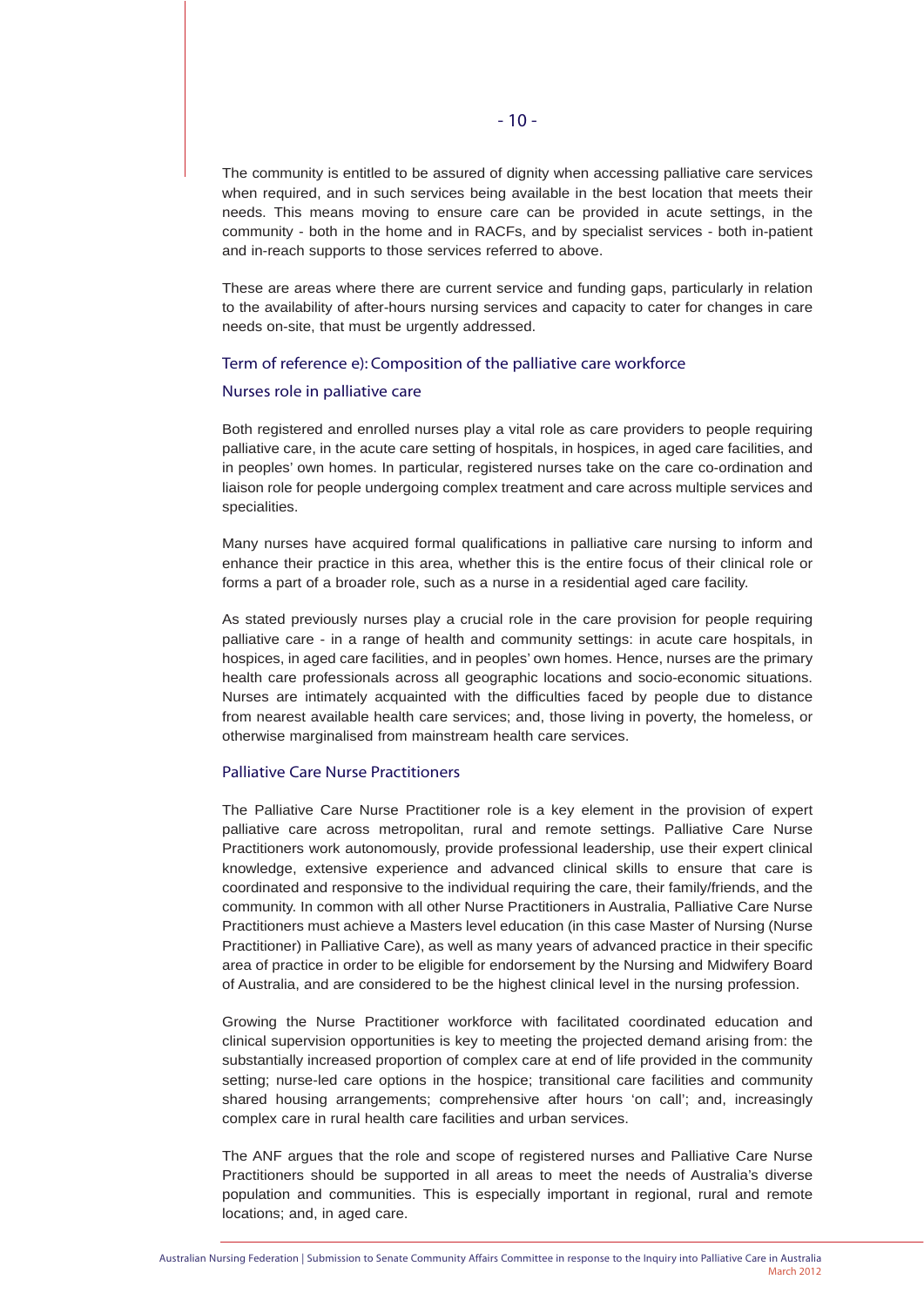#### Multidisciplinary care team

Palliative care is enhanced through a multidisciplinary approach. The ANF is of the view that multidisciplinary care entails a team approach to the provision of care: that is, nursing, medical, and allied health care professionals across primary care and clinical specialties, and including psychological and social support and care. Open communication between all health care professionals and integration of care approaches provide greater clarity and consistency for the individual and his/her family/carers. This is attested to by research in the area which indicates improved quality of life for the individual, when care is delivered by a multidisciplinary team<sup>19</sup>.

Limitations to multidisciplinary care in palliative care are due to the reality that implementation will vary according to the size or location and type of service. For example, the further remote one goes, the likelihood is that a remote area nurse will be the sole health professional physically present while other members of the team are consulted by phone or electronic means of communication.

The ANF supports the principles of multidisciplinary care as developed by the National Breast and Ovarian Cancer Centre20. These are:

- a team approach, involving core disciplines integral to the provision of good care, with input from other specialists as required
- communication among team members regarding treatment planning
- access to the full therapeutic range for all patients, regardless of geographical remoteness or size of institution
- provision of care in accord with nationally agreed standards
- involvement of patients in decisions about their care.

Identifying and promoting successful models of multidisciplinary care, and funding such approaches, would be a useful addition to the resources available to consumers and health professionals alike.

#### New and Emerging Roles within Palliative Care Teams

There are models that are being considered which will see the expansion of palliative care teams21.22.23 such as:

 • Palliative psychological medicine specialist and the palliative care psychologist who will be able to better assess and meet the needs of people with emergent or continuing mental health needs at end of life, those whose mental health is at risk, and to caregivers and families experiencing anxiety, psychological dysfunction or mental health crisis.

19 Zorbas, H, Barraclough, B, Rainbird, K, Luxford, K and Redman, S. 2003. Multidisciplinary care for women with early breast cancer in the Australian context: what does it mean? *Medical Journal of Australia*. 2003. 179 (10). pp. 528-531.

20 National Breast and Ovarian Cancer Centre. 2008. *Multidisciplinary care principles for advanced disease: a guide for cancer health professionals.* National Breast and Ovarian Cancer Centre. Surry Hills, NSW.

21 South Australian Government Department of Health. 2009. *Palliative Care Services Plan 2009-2016, SA Health and Ageing.* May 2009. pp. 45-51.

<sup>22</sup> Crawford, G and Price, C. 2003. Team working: Palliative care as a model of interdisciplinary practice. *Medical Journal of Australia.* 179. pp. S32-34.

<sup>23</sup> Australian Government Department of Health and Ageing. 2007. *Overview of National Palliative Care Program initiatives.* Canberra. Retrieved from: http:// www.Health.gov.au/internet/main/publishing.nsf/Content/palliativecare-pubsoverview-cnt.htm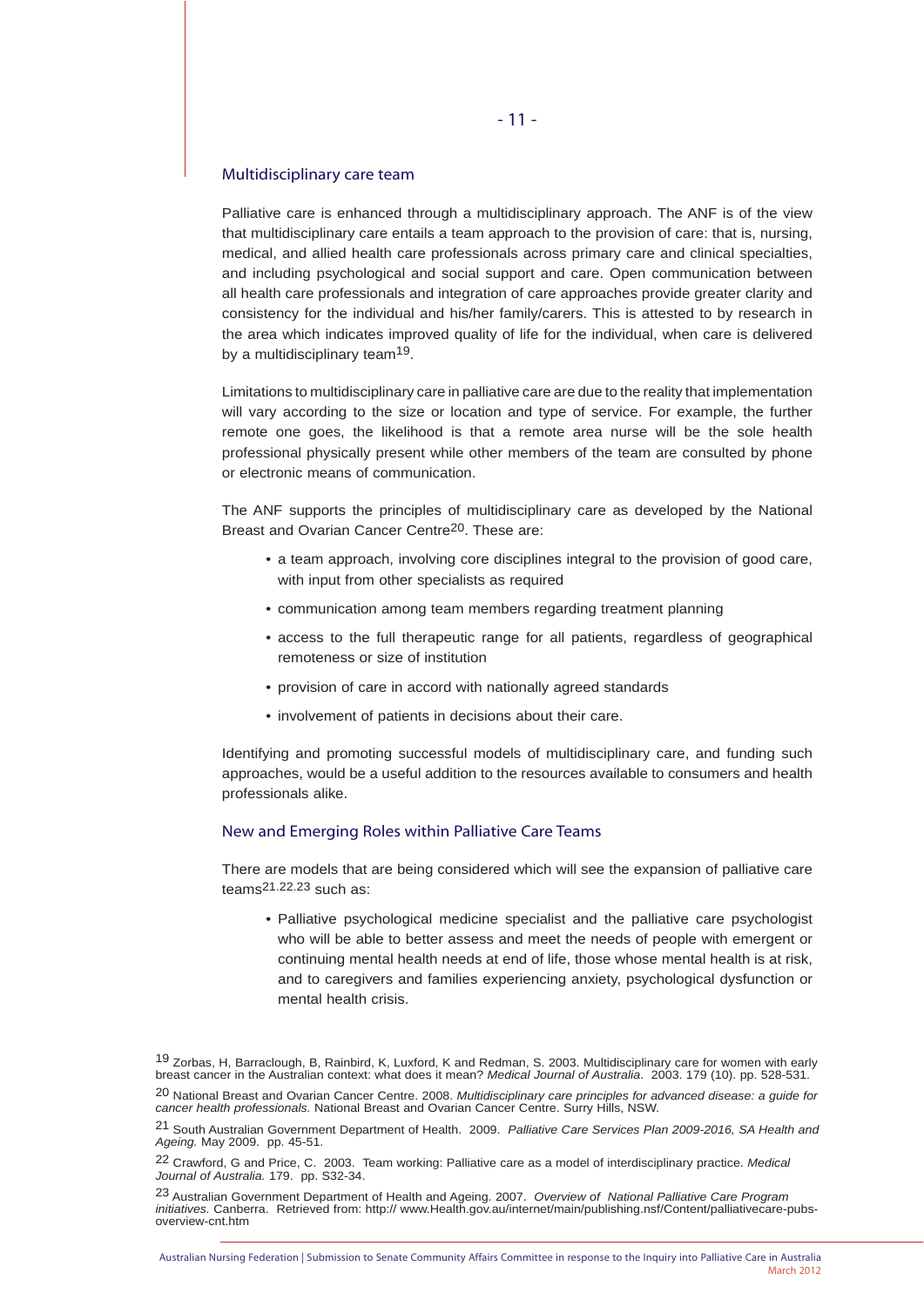- General Practitioners with a special interest in palliative care who could support the provision of palliative medical services, particularly in community settings.
- Caregiver network facilitators who utilise a health visiting approach to engage with caregivers to assist them to identify and mobilise their own local network of friends, relatives, neighbours, work colleagues and acquaintances to assist with caregiver support.
- Advanced practice roles palliative care consultant in physiotherapy, occupational therapy, pharmacy, palliative care nurse practitioner and social worker.

These new, emerging and advanced practice roles within the multidisciplinary palliative care team should be supported to enhance the delivery of palliation services.

#### Term of reference e) i): Ability to meet the needs of the ageing population

Research shows that to meet the complex needs of the ageing population requires partnerships between health providers in different settings, especially the geriatric (aged care) and palliative care disciplines. The evidence suggests that there are common issues around under-assessment and under-treatment of older people who require palliative care, such as under-assessment of pain, lack of information involving decision making, lack of home care, lack of access to specialist services and lack of palliative care within RACFs.

As a partner in the National Aged Care Alliance (NACA) *Australians Deserve to Age Well: Blueprint for Reform*24, the ANF joins in advocating that one of the key areas of reform in aged care is the notion of dying well: palliative care and dying with dignity must be ranked as major issues for older Australians. The Alliance is calling for palliative care to be a funding priority; for linkages between residential and community aged care providers and local specialist palliative care services to be improved; for the removal of barriers preventing people accessing community aged care and specialist palliative care services simultaneously; and, for mechanisms to ensure the Gateway supports access to advance care planning and palliative care services<sup>25</sup>.

Palliative Care services within the community are not funded adequately to assist with palliative care. Limited funding restricts access to these services to end of life care – that is, the last few days/weeks of life. An example from one State is that on weekends the palliative care services are closed and Royal District Nursing Services (RDNS) nurses provide "cover". This creates an added extra workload for the RDNS and means that strangers provide care to dying people, as continuity of care from their regular provider is interrupted. In addition to this, models of care which include 24 hour cover are limited in availability across the country.

#### Term of reference e) ii): Adequacy of workforce education and training arrangements

Adequate evidence-based education and training of the workforce is essential to the provision of quality, safe, contemporary palliative care.

There is a range of undergraduate, postgraduate and clinical teaching across settings providing opportunities for health care workers in palliative care and the needs of people with a terminal illness. This may be provided by health services, vocational education and training (VET) sector, or higher education (university sector).

24 National Aged Care Alliance. 2012. Australians deserve to aged well campaign. Website: http://www.naca.asn.au/Age\_Well/Blueprint.pdf

<sup>25</sup> National Aged Care Alliance. 2012. Australians deserve to age well campaign. Publication: Palliative Care. Available at: http://www.naca.asn.au/Age\_Well/Palliative%20care.pdf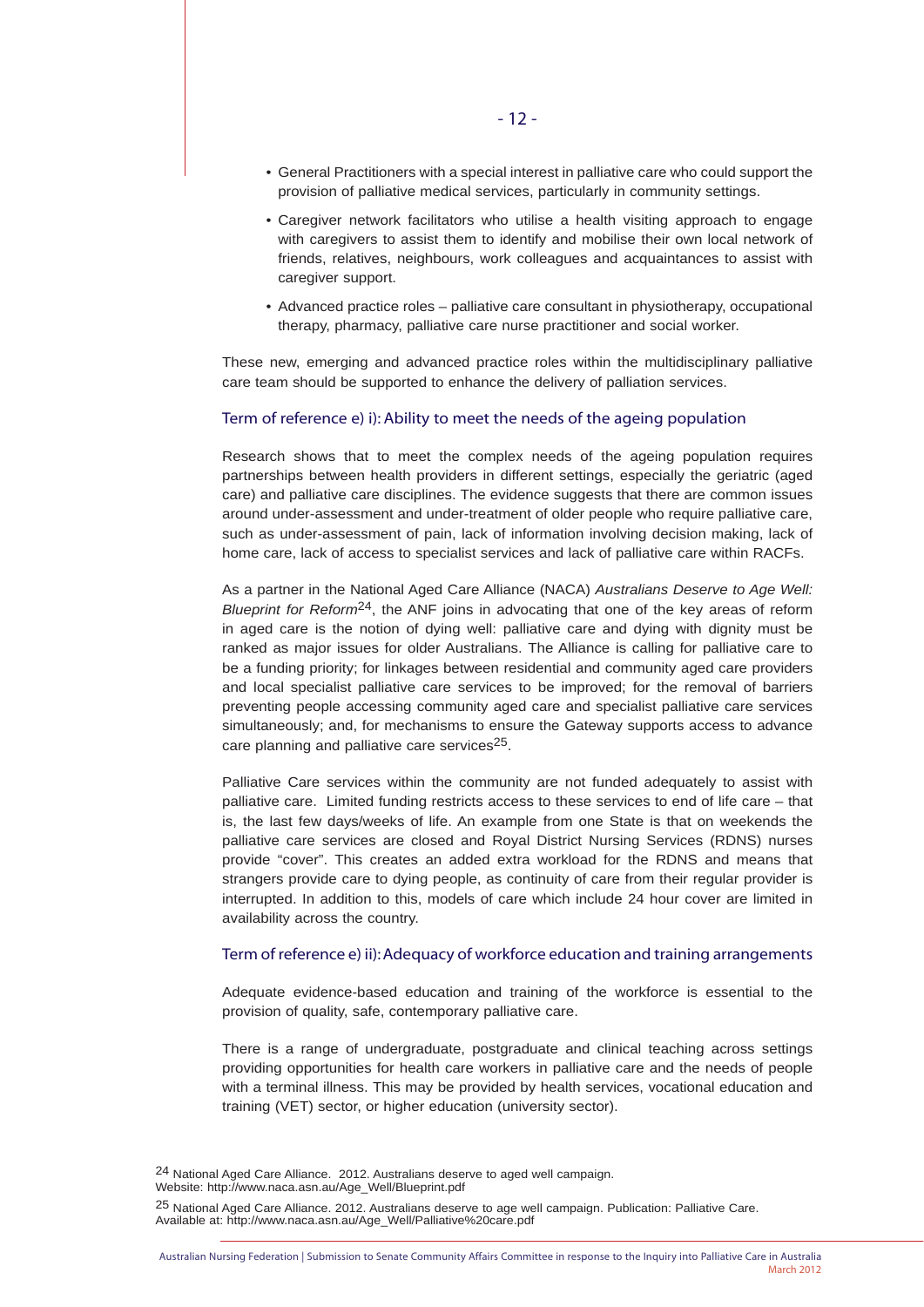Palliative care services provide clinical placement opportunities for undergraduate students and have established agreements that support the development of shared teaching and learning relationships and activities with faculty partners. For postgraduate there are a range of topics and awards that are available to provide for entry-in-speciality and advanced practice needs of this specialised workforce. To support generalist health care professionals there are a number of national and state programs and networks available.

For nurses, midwives and assistants in nursing working in the aged care sector, there is a particular need for ongoing education programs to support the complex care and palliative care required to meet physical, psychological, spiritual and psychosocial needs.

Due to the increasing role played by assistants in nursing within the aged care sector, the ANF is supportive of the reintroduction of a compulsory unit of competence being incorporated into nationally accredited training packages for all certificate III and IV workers in aged care and Aboriginal Health Workers. This unit serves as a foundation to the complexities of palliative care in aged care.

While the ANF acknowledges that there is currently a range of workforce education and training arrangements in place this is not always accessible to nurses and midwives due to geographical, financial or workplace barriers. Particular cohorts of nurses and midwives experiencing difficulties accessing education opportunities are those in: rural and remote areas, aged care facilities, or more marginalised practice settings such as general practice, school nurses or community clinics.

The ANF therefore proposes that funding be made available for on-line palliative care education to increase the reach of such programs. The ANF also urges that funding be made available for the creation of many more positions for Nurse Practitioners in palliative care.

Improved education for nurses, midwives and assistants in nursing means enhanced quality of palliative care services, and the possibility for people to remain in their own environment during the course of palliation.

# Term of reference f): Adequacy of standards that apply to the provision of palliative care and the application of the Standards for Providing Quality Care to All Australians

The standards developed by Palliative Care Australia are designed to support and enhance quality of care for patients who are at the end of their life, their families and carers. The merit of these standards is that they are comprehensive and provide national consistency for palliative care services and providers.

The national standards have been designed for use alongside other standards for health services (for example, The Australian Council of Healthcare Standards – Evaluation and Quality Improvement Program [EQuIP], Quality Improvement Council, or the Aged Care Accreditation Standards)<sup>26</sup>. However, a limitation is that these national standards for service evaluation and quality improvement are adopted on a voluntary basis. While accreditation services are asked to incorporate the national standards as part of their assessment of palliative care and other services, there is no mandatory requirement to do so.

The ANF supports the Standards for Providing Quality Care to All Australians and considers that their use would be enhanced by strengthening the requirement to apply these in accreditation reviews.

26 Palliative Care Australia. 2005. (4th Ed.) *Standards for Providing Quality Care to All Australians.* Available at: http://www.palliativecare.org.au/Default.aspx?tabid=2051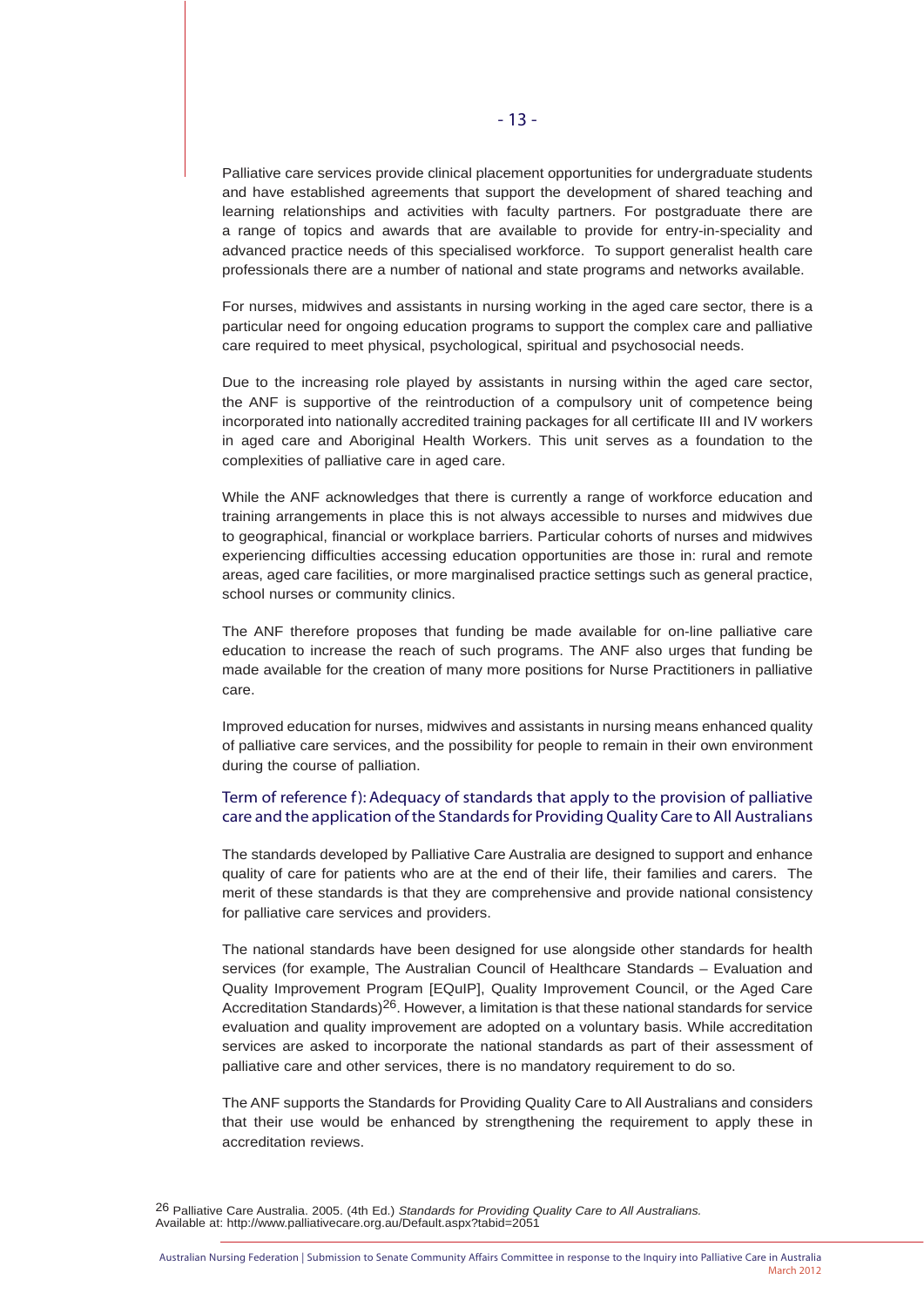#### Term of reference g): Advance care planning

Advance care planning serves a highly useful purpose in that it facilitates reflection by a person on their health status and preferences for future care needs; and, often helps initiate a conversation between family members/significant friends about sensitive and often not talked about end of life care.

While popular in many jurisdictions, there can be cause for discord however where advance care planning is given more weight than, or conflicts with, powers of attorney and/or guardianship.

Currently, advance care planning is ad hoc, not standardised and has no legal standing - it merely records a person's stated preference. It is fraught with difficulty in the aged care setting, particularly where the resident is not competent and a family member makes the advance care plan. Such plans can only reflect the wishes of the relative, and may or may not reflect the wishes of dying person.

The various powers of attorney and guardianship have all the powers required to ensure palliative care professionals, such as nurses and in particular those in RACFs, are acting in accordance with the wishes of the dying person. Due to community ignorance and often lack of knowledge and understanding among health professionals, formal powers of attorney and/or guardianship are not promoted, granted or sought at a point in our lives when each of us is competent to make decisions about our care in the future.

The issue of end of life/advance care planning is also important if the resident is transferred to an acute facility for treatment which can become end of life care. The ability to have a standardised end of life/advance care plan that can be transferred with the resident and thus made known to health care professionals in the new facility is clearly advantageous. The resident/relatives and health care providers do not then need to repeat the process. It is obviously preferable for those end of life plans to be developed in a timely fashion with family/friends in the decision making processes rather than attempting to decide at times of high stress.

In order to provide clarity and a safe legal environment for nurses and midwives, the ANF considers there is a need for funding investment in a national awareness campaign on the different functions and legal standing of advance care plans, powers of attorney and/or guardianship - for the benefit of the community and for health professionals.

# Term of reference g) i): Avenues for individuals and carers to communicate with health care professionals about end-of-life care

Much of the discussion and focus in aged care, particularly residential care, is on end of life rather than the broader provision of palliative care.

The ANF takes the position that such discussions should be part of conditional entry to RACFs. The importance of the conversation at this stage would be reiterated in a policy of "no discussion, no documented decisions on palliative and end of life care and wishes, no admission".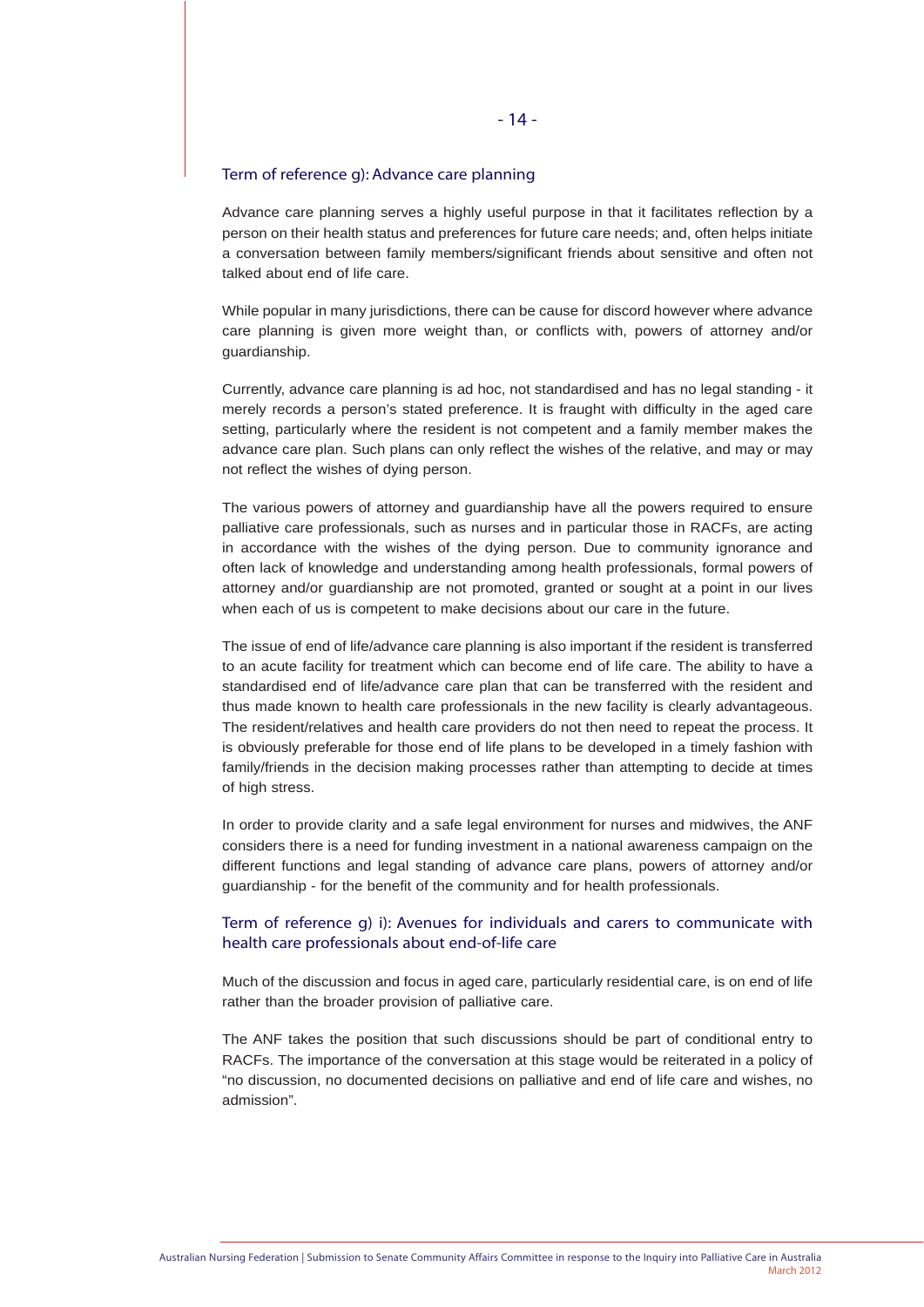# Term of reference g) ii): National consistency in law and policy supporting advance care plans

The ANF favours national consistency in relation to laws and policies which support advance care plans. Where individuals receiving palliative care move from their home state/territory (often to be closer to supporting families/carers) it can be an added source of distress to find that carefully prepared advance care plans have no validity within the jurisdiction of their new place of residence. In addition, as noted above, this would provide clarity for nurses, midwives and other health professionals as to the standing of advance care plans for people in their care.

The development of nationally consistent law and policy supporting advance care plans would require a broad consultative process, followed by the educative campaign previously called for, for the community and for health professionals.

# Term of reference g) iii): Scope for including advance care plans in personal electronic health records

The ANF supports the inclusion of a field within the Personally Controlled Electronic Healthcare Record (PCEHR) for noting whether or not the individual has an advance care plan, and has in place powers of attorney and/or enduring guardianship (the latter being important as these carry legal weight, as previously mentioned).

# Term of reference h): Availability and funding of research, information and data about palliative care needs in Australia.

End of life care providers continue to benefit from an expanding body of high quality, evidence-based resources, guidelines and clinical pathways to inform and support their clinical practice and decision-making27. The ANF supports research on interventions related to palliative care service models that will enable specific measurements relating to care organisation and processes to be examined.

The ANF calls for ongoing national, state/territory and foundation funding of research into clinical, philosophical, technical and service model issues related to end of life care and the needs of palliative care recipients. Establishment of connected data from a range of systems and sources is required to ensure a comprehensive picture of palliative care needs and the outcomes of care at end of life for whole of population.

It is the view of the ANF that funding is required for palliative care research, and data collection to inform the needs, innovation, monitoring and evaluation of palliative care in Australia.

In relation to aged care, ANF members nationally have expressed frustration that all too often quality research is shelved as a thesis and pertinent findings and recommendations are not applied to practice. This is usually due to funding constraints. While more funding is needed for research into palliative care in residential aged care, it will prove to be a pointless exercise if the findings are not respected, and/or full funding is not applied so that the recommendations based on scientifically researched findings can be implemented.

<sup>27</sup> Green, J. 2007. Health literacy: Terminology and trends in making and communicating health related<br>information. Health Issues Centre. Vol 92. pp. 11-14. Retrieved from: www.healthissuescentre.org.au/documents/ items/2008/04204909-upload-00001.pdf